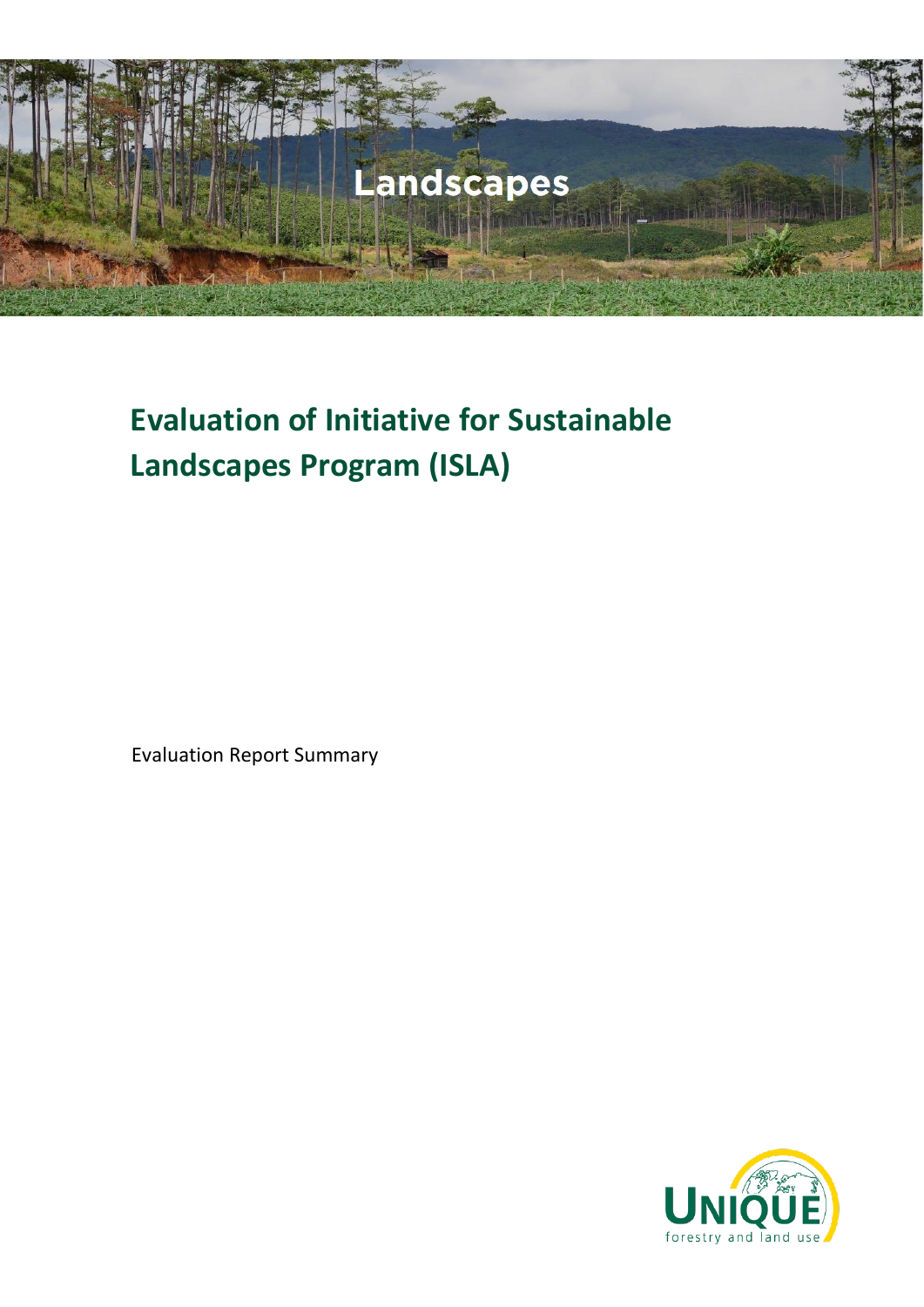# Evaluation of Initiative for Sustainable Landscapes Program (ISLA)

Evaluation Report Summary

#### **Client**

IDH - The Sustainable Trade Initiative

**Authors**  Anke Reichhuber Maria Iskandarani Grit Techel Lincoln Davis Metodi Panev

**Date**: 09.07.2021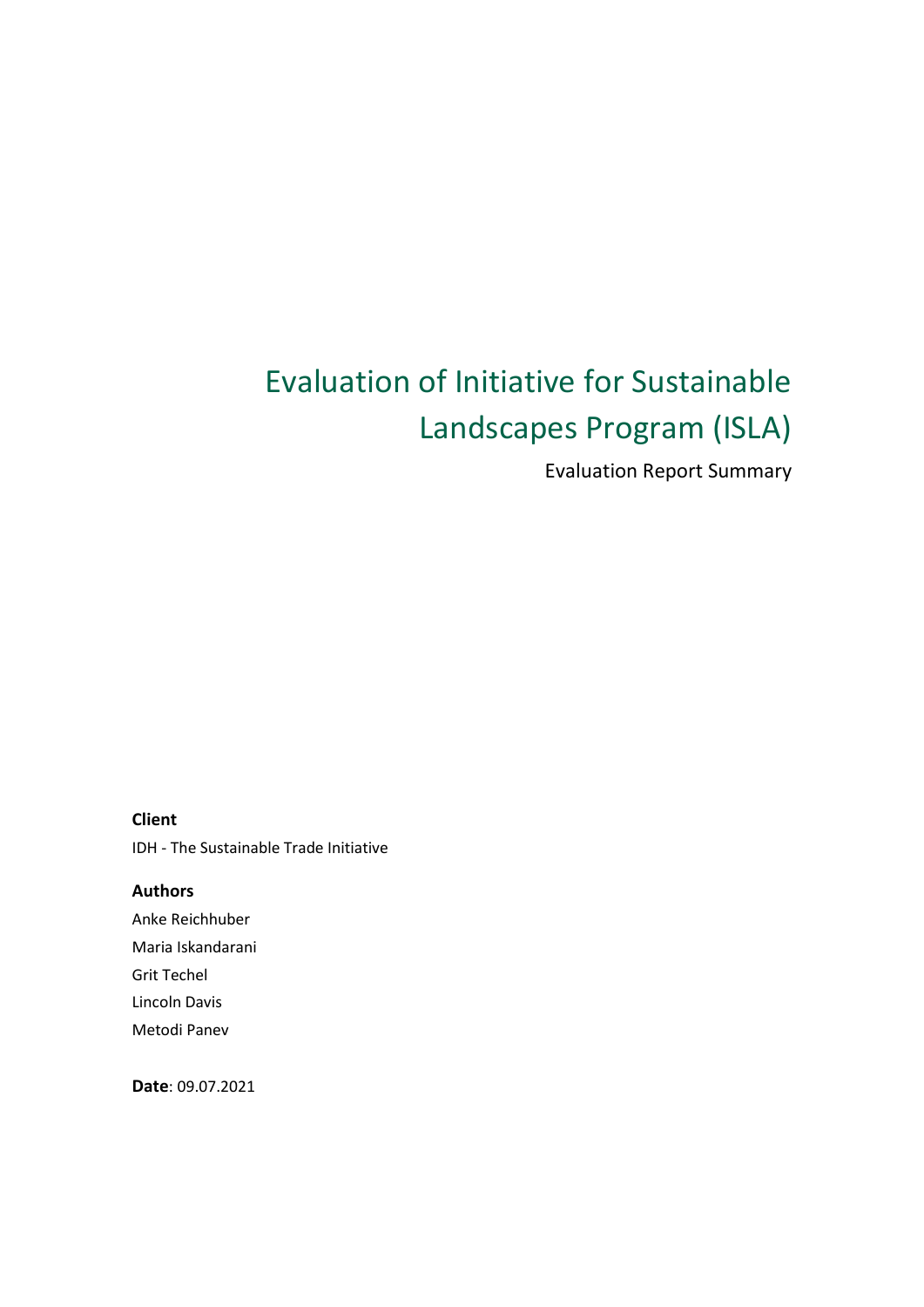# EXECUTIVE SUMMARY

# **I. Introduction**

This report represents the end-term evaluation of the Initiative for Sustainable Landscapes (hereafter: ISLA) which was implemented by IDH during the period 2015-2020. ISLA was funded by a grant of 21.3 million euro provided by the Dutch Government. It was implemented in six landscapes in Ethiopia, Ivory Coast, Kenya, Vietnam, Indonesia, and Brazil. The mission of ISLA was to "bring together public and private stakeholders in vulnerable landscapes, looking beyond the farm level, to jointly ensure sustainable use and governance of land and water resources". The vision was for public-private partnerships to jointly invest in land and water in order to secure livelihoods, and produce agricultural commodities, while safeguarding natural resources.

ISLA's Theory of Change (ToC) has evolved over time. The first version (from 2014) was revised in 2017. The latest ToC is from July 2020. IDH's original landscape approach is based on three pillars (also referred to as Result Areas):

Change in business practices: IDH works with private sector companies to develop and pilot new business models that reduce negative effects and leverage the positive effects of agricultural production on the environment and communities living in the landscape. When successful, scaling is expected by companies implementing these business models across their operations and/or by attracting additional investment from blended finance facilities. Improved landscape governance: In the landscapes where the Program is implemented, IDH convenes the private sector, public sector, communities, and civil society to develop a multi-stakeholder vision and action plan for a sustainable landscape. Since 2017 IDH applies the term "Production, Protection, and Inclusion Compacts" (hereafter: PPI Compacts) for these multi-stakeholder landscape coalitions and plans. The multi-stakeholder governance platforms are expected to influence changes in policy and enforcement and should ideally be institutionalized for long-term continuation beyond the duration of IDH support.

Field-level sustainability: New business models and policies are piloted in practice with cofunding by IDH. This includes smaller trust-building / no regret interventions at the start of the project to gain trust from the stakeholders and show action beyond talking.

The ISLA program evaluation addresses key questions based on the OECD-DAC evaluation criteria on the program's relevance, coherence, effectiveness, efficiency, expected impact, and sustainability. Multiple sources of data and analysis are triangulated to build a comprehensive, contextualized perspective and integrated understanding of how the ISLA project design and implementation contributed to behavioral change and development outcomes. Information sources include: (i) ISLA program evidence, (ii) ISLA project case studies with field data collection, (iii) key informant interviews, (iv) online survey of stakeholders, (v) remote sensing.

# **II. Findings**

# Relevance

**The ISLA program was relevant in each country and landscape**. It addressed key agri-commodity production and environmental protection needs and priorities of the stakeholders in the landscape. It further filled a gap in the stakeholder landscape by bringing different parties to-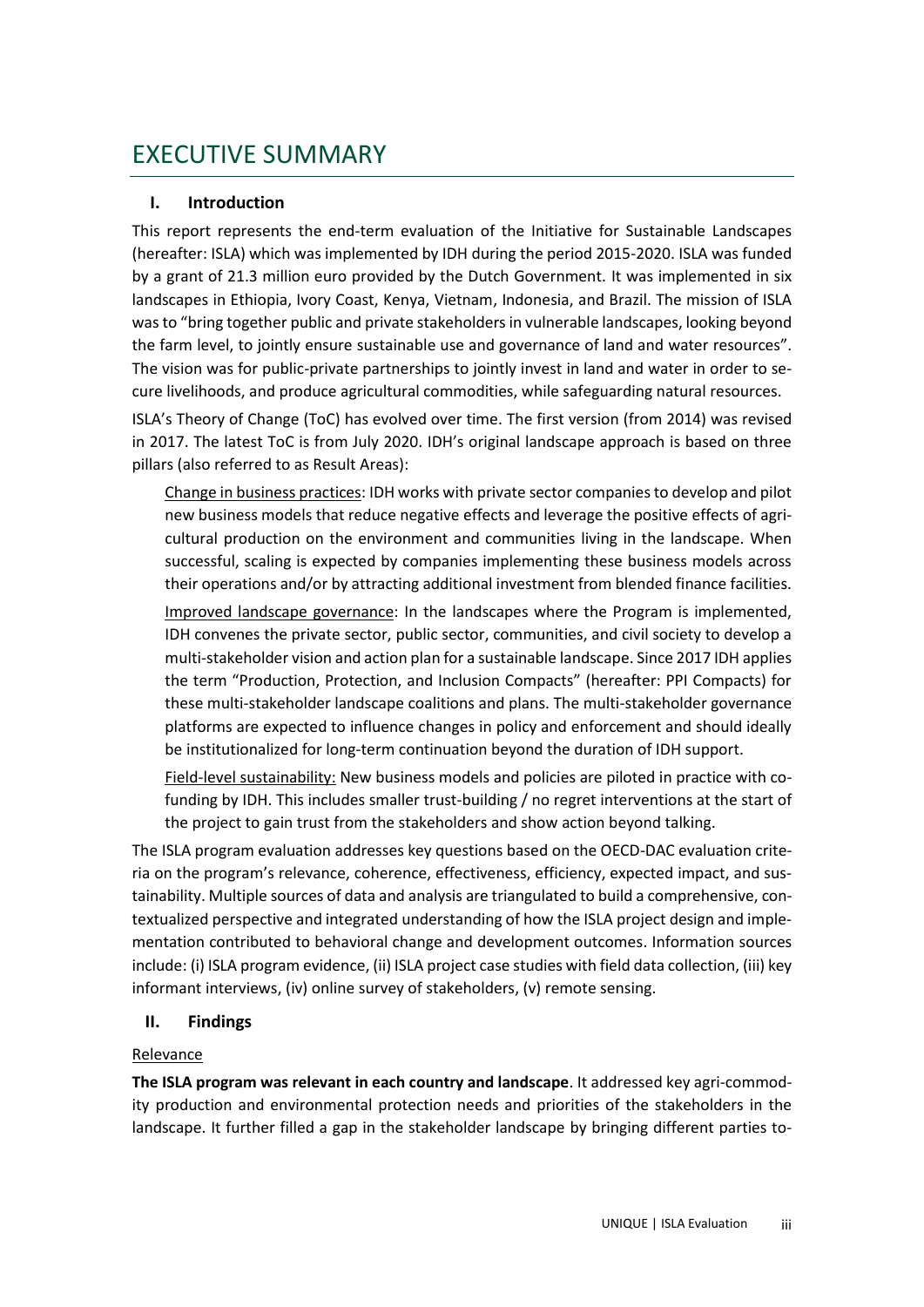gether, sharing knowledge and pointing to challenges those stakeholders needed to fix. The inclusion of the private sector in the landscape approach has been relevant because the natural resource management issues are being addressed more effectively with private sector involvement and financing (see also section on efficiency). The majority of the private sector recognizes the landscape approach as a useful and meaningful tool to address the sustainability issues in the sector and use the multi-stakeholder process to create trust and use the opportunity for dialogue with stakeholders. Overall, there is a strong consensus among stakeholders that the multistakeholder approach results in actionable targets.

#### Coherence

**The IDH landscape approach has been complementary and coherent to IDH's value chain approach in the landscapes where the ISLA program has been implemented.** The majority of stakeholders agree that the ISLA program has been complementary and coherent to government policies in the landscapes where the Program has been implemented. In general, it was compatible with interventions of other partners and the alignment with other donor funded development programs was good.

#### Effectiveness

**ISLA has been effective**. Overall, ISLA has been successful in convening multi-stakeholder coalitions playing a key role in sustainable landscape management. In terms of the output targets under Results Area 1, change in business practices, the ISLA program has performed very well across four landscapes in Brazil, Indonesia, Kenya and Vietnam where targets have been exceeded, in some cases by many multiples of the original target. There is slightly lower achievement of program targets for Ethiopia and Ivory Coast, although the achievements are still satisfactory against a background of challenging circumstances, particularly in Ivory Coast.

**Results show that governance has improved over the implementation period of ISLA**. The contribution of ISLA to an improvement of policies is nuanced and depends on the country context.

To some extent land-use planning and policies informed by sustainability goals were set by research or data collection commissioned by the multi-stakeholder coalition. However, the need for studies to set goals is quite different for each country. For example, Brazil is very advanced in its policies and regulations, and in Vietnam detailed problem analysis and best practices guidance (e.g. on water use and irrigation) were developed before the ISLA program. Accordingly, in both countries, the program places stronger emphasis on the implementation of policy, legislation, and standards; including their reflection in landscape or local level planning documents like the Green Growth Plans or investment programs (e.g. the World Bank funded VnSAT program).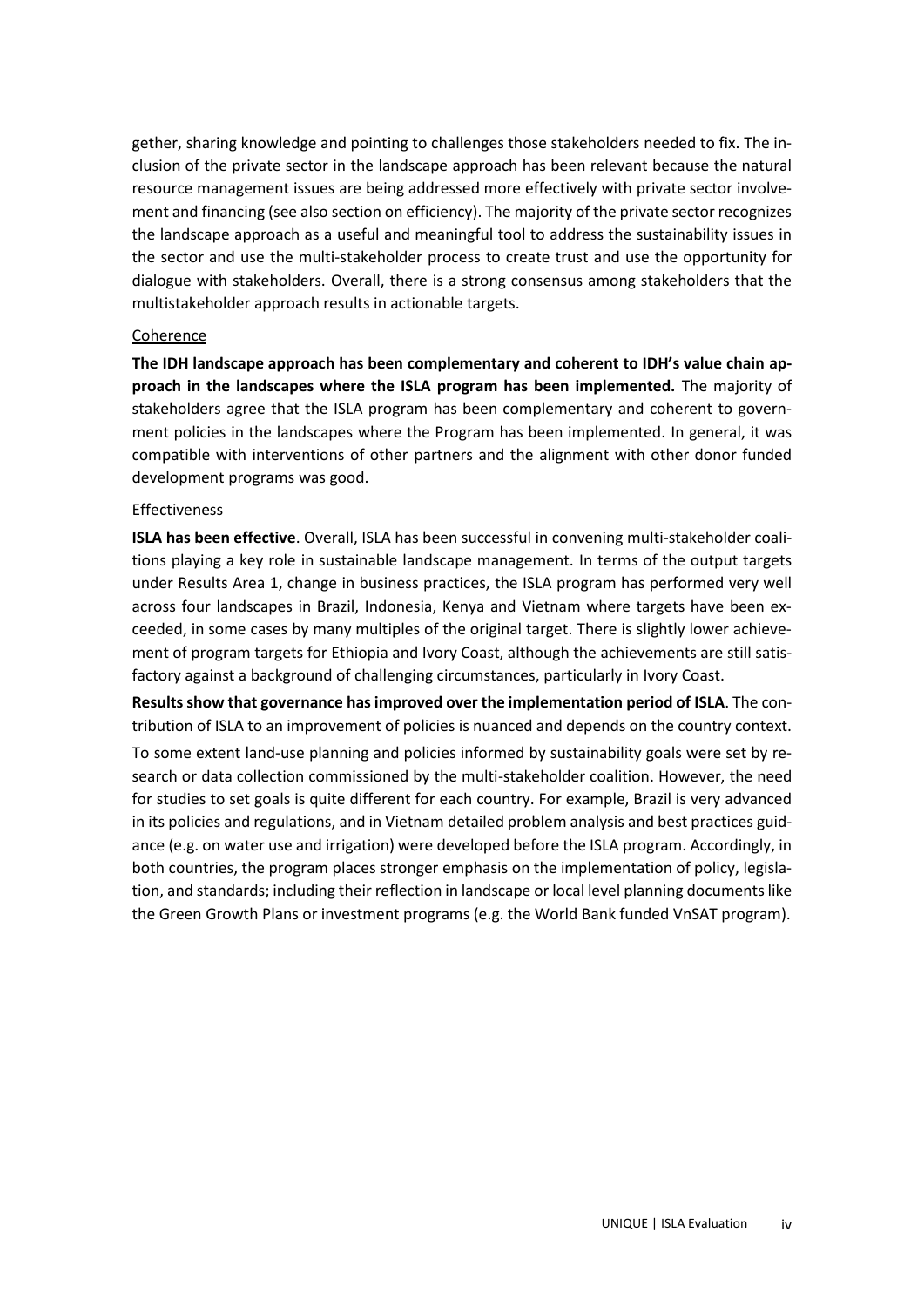**ISLA countries have accomplished different "maturity stages" in their journey towards sustainable landscape management.** The evaluation of results evidence is showing that overall, the six ISLA country programs have reached quite different stages on their overall impact pathway.



Additional information compiled with the support of ISLA was or will be very helpful in the African countries. In Kenya research was the basis for the development of Ndoinet Forest Livestock Management Plan covering a large part of the landscape. In Ivory Coast the development of the SRADT for Cavally was supported by IDH. $<sup>1</sup>$  In Ethiopia, the sub-basin study will provide important</sup> evidence for the central rift valley water allocation plan, which in turn will be guiding for landscape level development and land use plans.

In Indonesia, IDH ISLA supported the development of the provincial Green Growth Plan by facilitating dialogue, understanding, and collaboration between different stakeholders, including provincial and district governments, companies, civil society organizations, and academics. The process started in 2016 and the GGP was launched in 2018. Other important plans and regulations were developed with the support from IDH.

# Field level sustainability

**The ISLA field level projects have contributed to sustainable natural resource management; sustainable agricultural production; and inclusion of smallholders and local communities in the intervention landscapes**. While the projects are too small to have tangible effects at landscape level, they are important "tools" to provide proof of concept to potential investors and encourage upscaling of successful interventions.

<sup>1</sup> Schéma régional d'Aménagement et du Développement du Territoire (English: Regional Land Use Planning and Development Plan)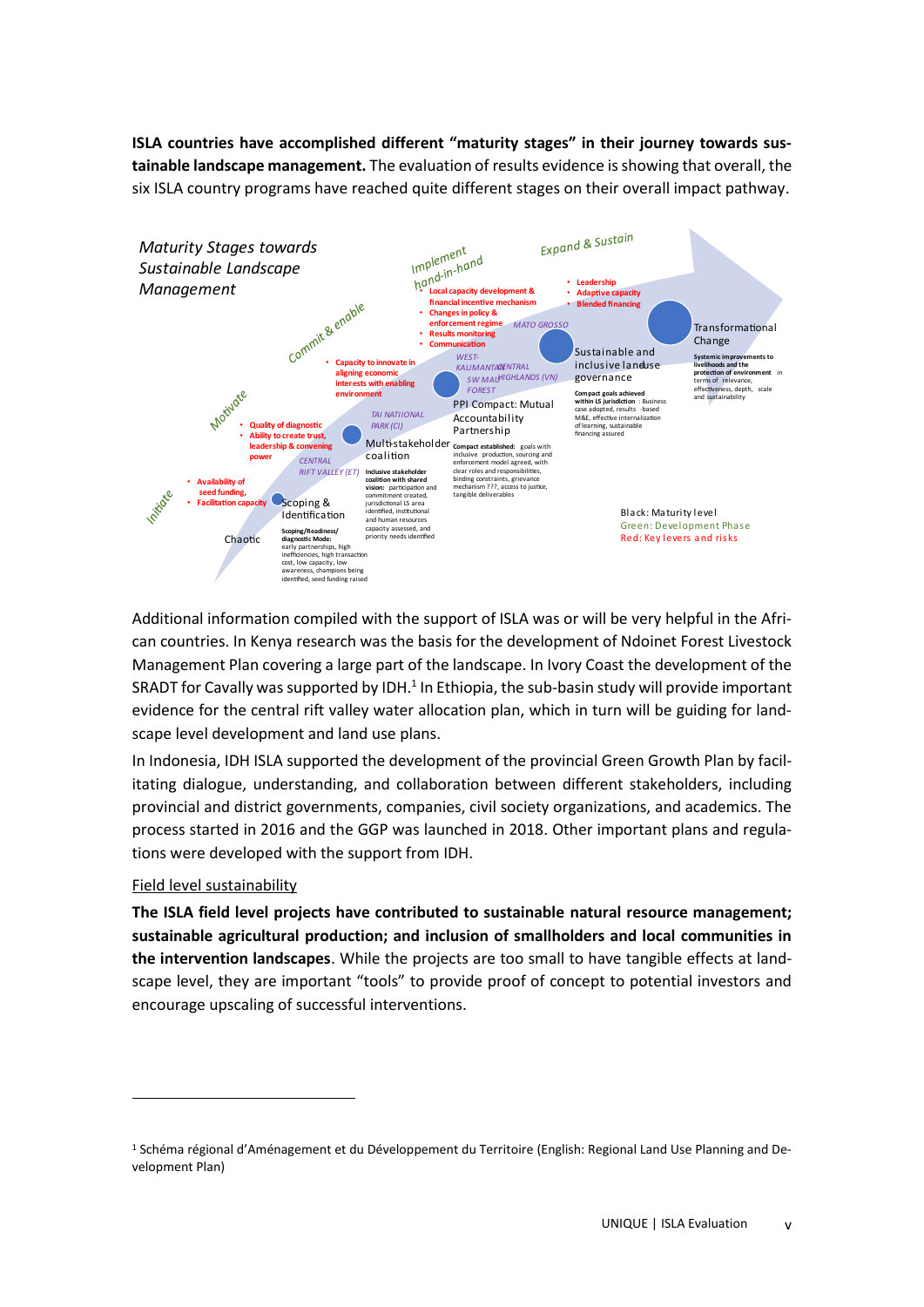#### Spin-offs and scale-ups

**Early spin-offs and scale-ups can be observed within the IDH portfolio, where both (i) elements of the advanced ISLA ToC and (ii) landscapes with scale-up potential (Mato Grosso, West Kalimantan, and Central Highlands in Vietnam) find its way into other IDH programs and complementing initiatives such as SourceUp.** In addition, other development partners show interest in replicating the convening process for creating new landscape coalitions in Cote d'Ivoire and Vietnam. IDH has been quite successful to scale the outcomes, findings, and networks developed as part of the ISLA program beyond the direct intervention landscapes. There are 3 compacts being developed in Colombia and one more in Maranhão State in Brazil that are using Mato Grosso as a good example for replication. A series of small landscapes are being worked on in Vietnam building on the experience from the High Lands; the ISLA program in the Central Rift Valley and particularly on Lake Ziway is being slowly replicated in another landscape on Lake Tana in Ethiopia.

#### Efficiency

**ISLA spending was found to be cost-effective and successful in mobilizing significant amounts of co-financing**. Program funds were nearly matched by other sources of funding. Private sector made up the largest portion of co-financing, with about 31% of total funding. Other co-funding contributed an additional 15%.

| Source                    | Total (EUR) | %    |
|---------------------------|-------------|------|
| <b>ISLA program Cost</b>  | 15,004,898  | 53%  |
| Private sector co-funding | 8,675,203   | 31%  |
| Other co-funding          | 4,500,864   | 16%  |
| Total                     | 28,180,965  | 100% |

#### **Source of funding for ISLA program**

*Source: ISLA funding information. Note that totals include 2014 to 2020 budget.* 

#### Impacts

**Impact has been assessed via the UNIQUE online survey, field visits and interviews as well as GIS analysis focusing on land use.** While there is a sound evidence base for outcome achievement in most ISLA landscapes, evidence for impacts is more variable. Survey data on management practices and farm profitability shows positive impacts on the environment and livelihoods. GIS analyses of deforestation and land use change are early at this stage of implementation but seem to indicate positive impacts.

**According to the perspective of project stakeholders the program has achieved multiple impacts.** Improved soil and water management practices were the most commonly reported impact, with 75% of respondents showing this impact. Improved well-being of communities, potential to replicate impacts in other landscapes, and better enforcement of conservation laws were other commonly reported impacts. Seventy nine percent of respondents reported that the ISLA program resulted in reduced deforestation and over 40% of respondents reported an improvement in land tenure for smallholders and forest communities.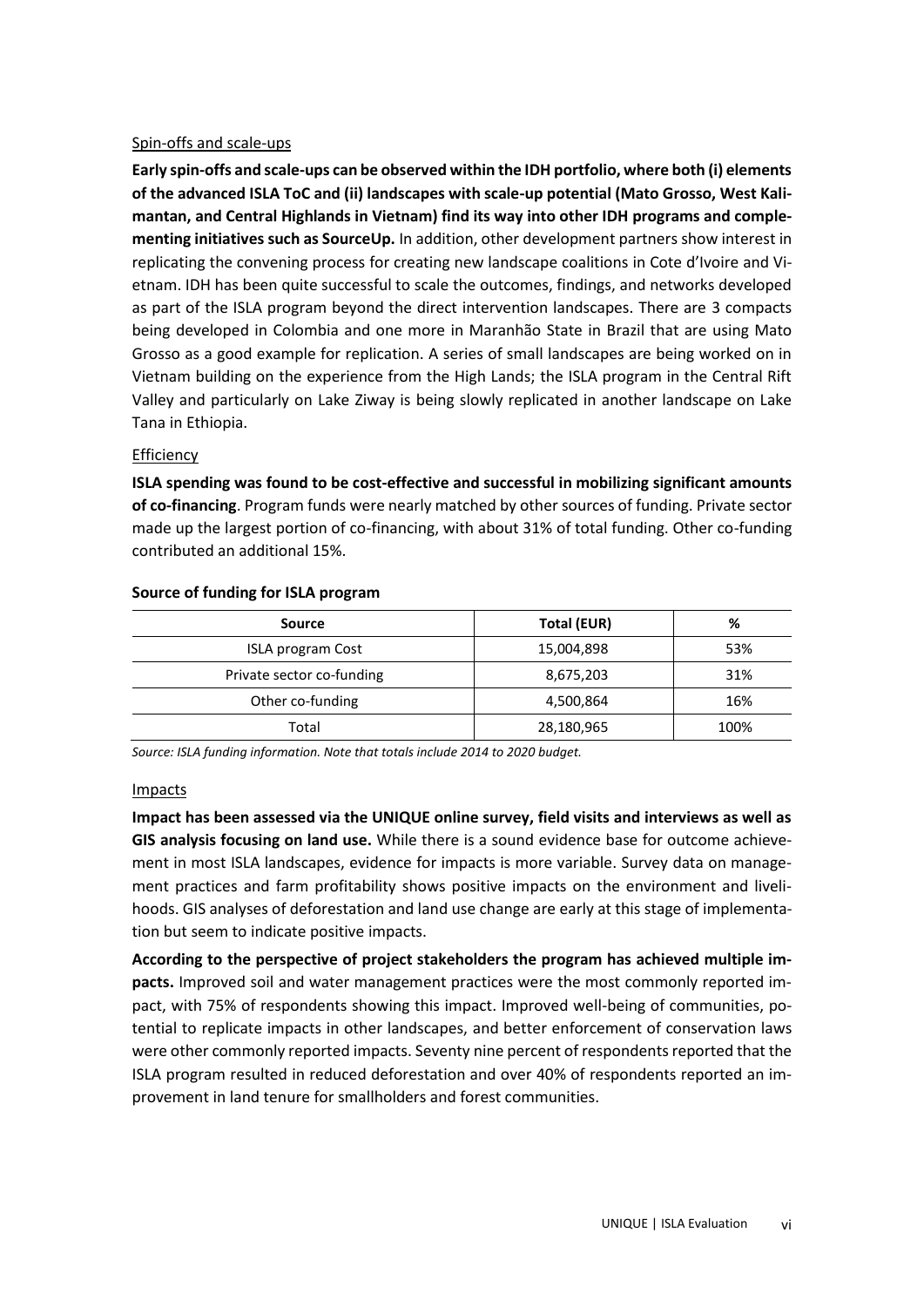#### Sustainability

**ISLA investments are likely to be sustainable**. In Vietnam, Indonesia, Brazil and Kenya the ISLA program helped to set up landscape governance mechanisms in such a way that they become able to continue beyond the support of IDH. Overall, stakeholders are fairly optimistic that project activities and collaboration among coalition partners will continue after the ISLA program has ended. Interviews supported the claim that private sector participation will continue after the project.

# **III. Key Learnings and recommendations**

# **The evaluation highlights a few key learnings:**

- The political economy within a country or landscape can create challenges to the convening body. It can slow down any progress in securing stakeholder commitment. Long-standing presence and legal status of the convening body in the landscape influences credibility with governments and trust with the private sector, and thereby can accelerate the engagement process.
- **■** ISLA realized rather early that it is less of having adequate policies that prevents forest protection, but more so the capacity to enforce environmental regulations. This assumption was corrected as the strengthening of enforcement was included into the implementation design.
- ISLA posits that *pilot-based learning and knowledge dissemination of improved (business) practices leads to scaling up of investments inside and outside the program*. This link in the causal chain is implicitly assuming that (i) pilots are successful and farmers will adopt; (ii) local people have the power and authority to make restoration decisions; (iii) a financial mechanism will emerge driven by off-take market opportunities; (iv) the enabling environment in large is suitable for scaling up.

# **For future ISLA-type projects it will be important to:**

- Assess whether a potential neutral brokering institution with real convening power is already in place because building that up from scratch makes a huge difference in effectiveness and efficiency.
- Routinely conduct a risk assessment as part of project preparation recognizing governance risks and identifying appropriate mitigation measures.
- Work with partners and try to de-risk the investment climate for farmers and businesses.
- Build landscape-specific ISLA Theories of Change nested in an overall ToC;
- Strengthen the evidence-base for outcome measurement;
- **EXECUTE:** Strengthen target setting; and
- Conduct regular self-assessment of the coalition building and management process.